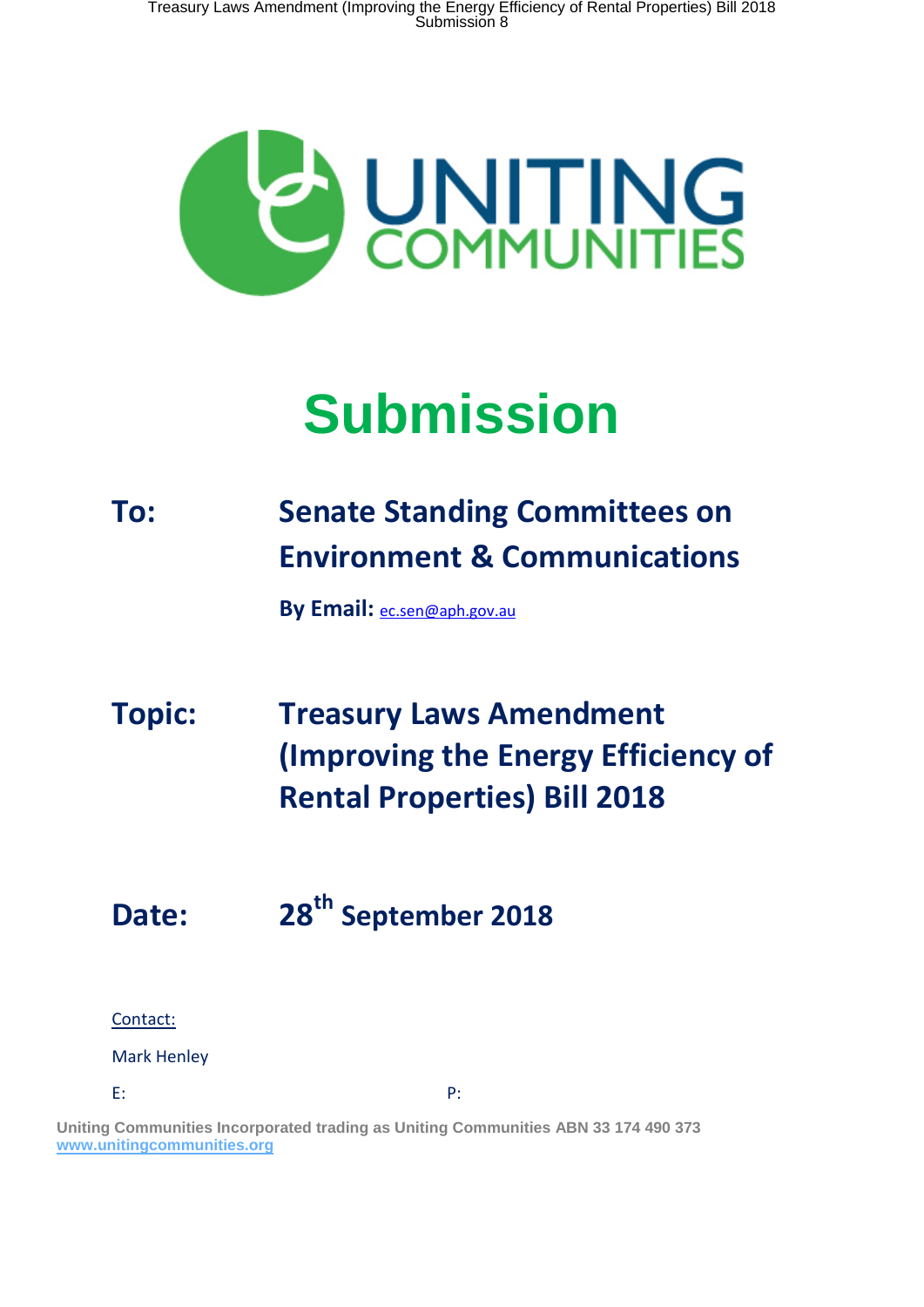#### **Treasury Laws Amendment (Improving the Energy Efficiency of Rental Properties) Bill 2018**

**To:** Committee Secretary

Senate Standing Committees on Environment and Communications

**Regarding:** Treasury Laws Amendment (Improving the Energy Efficiency of Rental Properties) Bill 2018, which can be summarised by the following extract from the Bill.

#### "381-1 What this Division is about

You may be entitled to a tax offset if you:

- (a) rent out a dwelling for \$300 per week or less; and
- (b) an energy efficiency measure is taken in relation to the dwelling."

#### **Summary Position regarding the Bill**

Uniting Communities supports the intent and direction of the Treasury Laws Amendment (Improving the Energy Efficiency of Rental Properties) Bill 2018 and would like to see it supported by the Parliament.

#### **About Uniting Communities**

Uniting Communities works across South Australia through more than 100 community service programs, including: aged care, disability, youth services, homelessness intervention, foster care and family counselling. Our team of staff and volunteers support and engage with more than 20,000 South Australians each year. We strive to build strong and supportive communities, and help people realize their potential and live the best life they can.

We have a long-standing role as a provider of financial counselling services and have observed over recent years that energy affordability is the number one presenting issue across our financial counselling services. Consequently we have actively engaged in advocacy with energy businesses and regulators to seek to make energy more affordable.

This submission builds on the experience of thousands of financial counselling interviews, provision of a diversity of other support services for lower income and disadvantaged households along with a decade and a half of active engagement in energy policy and regulation advocacy.

#### **The Problem**

The fundamental problem is that energy prices have been growing at a significantly greater rate than incomes for most Australians over the past decade, at least, as summarised in figure 1 below. Rapidly rising prices have been experienced most savagely by people who are private sector renters, with limited capacity to reduce energy use and having fixed or casual incomes.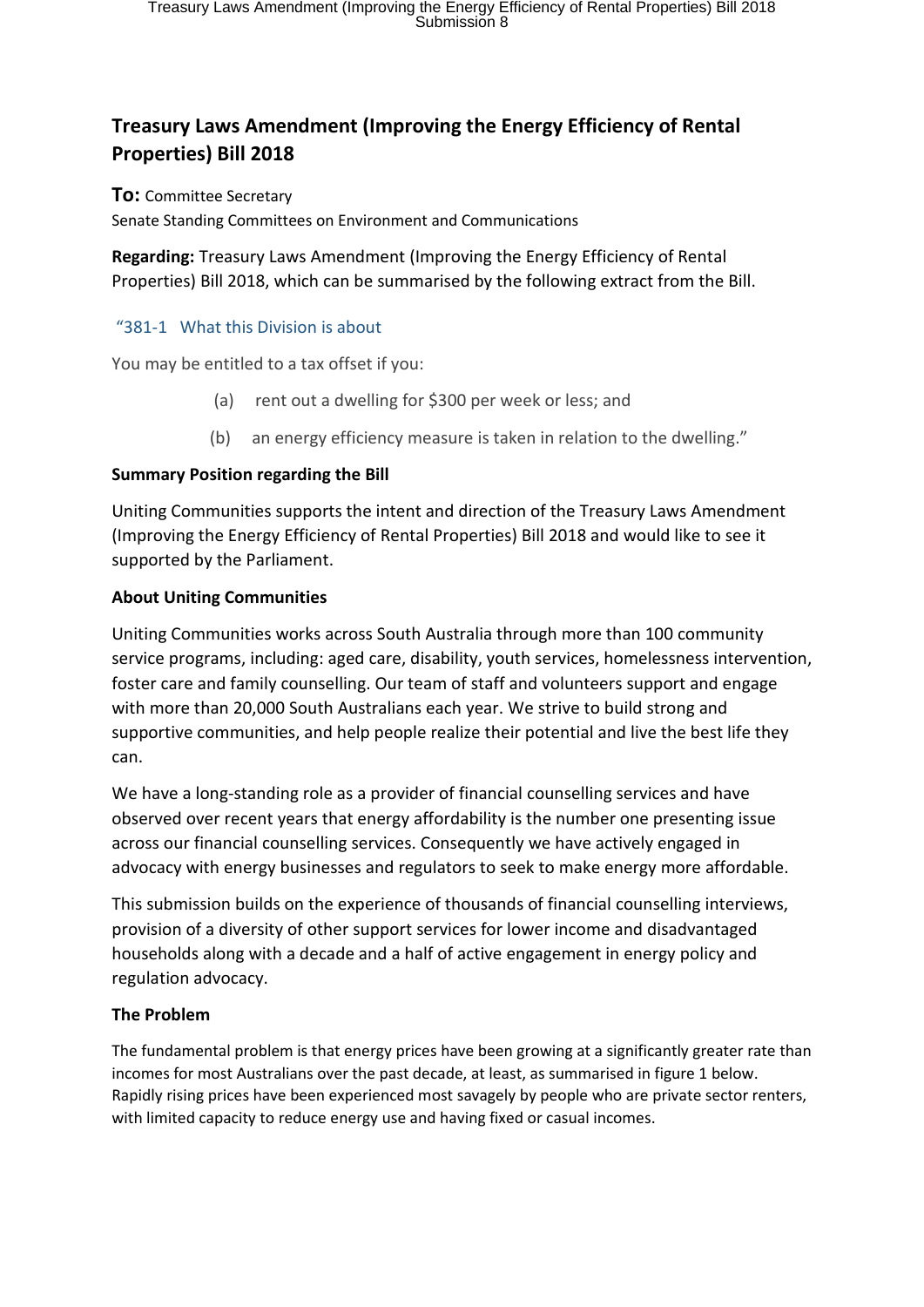### Treasury Laws Amendment (Improving the Energy Efficiency of Rental Properties) Bill 2018 Submission 8



Index of electricity Prices, CPI and wages for Australia, March 2007 = 100

Figure 1 Source: ACCC report re energy affordability

The poorest people in South Australia are generally renters in the private sector. One of the significant financial pressures that these households experience is rising energy costs, with minimal capacity to respond.

Percentage of renters and homeowners facing at least one financial stress, 2015-16



Figure 2, Source: Grattan Institute, Housing affordability: re-imagining the Australian dream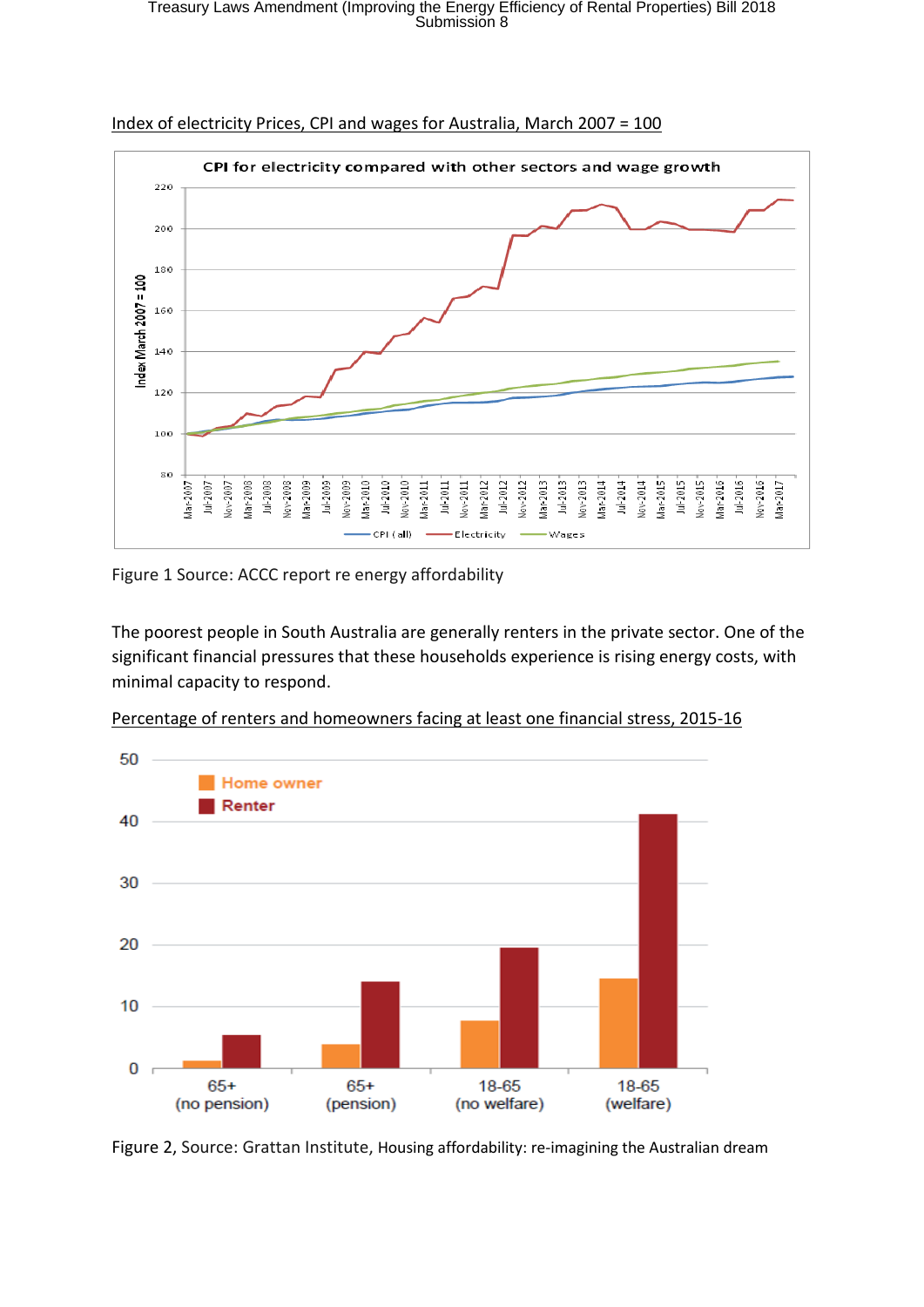Figure 2 shows that renters, irrespective of whether or not they receive a pension or welfare support, experience financial stress at much greater levels than homeowners.

The lowest income quintile of households already pays more than three times more of their disposable income on electricity and gas compared to the highest income quintile. The bottom 40% of households by income are four times more likely to not pay their utility bills on time compared to the richest 20%,<sup>[1](#page-3-0)</sup> illustrated in figure 3 below.



The proportion of Australians in private rental is higher than ever before, with more than one quarter (26%) of the population renting in 2013–14, compared with just 18% in 1994– 95. Over the same period, renters have had a 62% (or \$144) increase in average weekly housing costs. This is substantially higher than for owners with a mortgage (42%) or public housing renters (45%) over this time<sup>[2](#page-3-1)</sup>.

For each of the last five years, more than 10,000 South Australian households have been disconnected from essential electricity supply, due to inability to pay.<sup>[3](#page-3-2)</sup> This highlights the extent to which our poorest households are vulnerable to further rises in power prices.

Generally these households are also living in properties which have not taken advantage of the range of measures deployed by homeowners to reduce energy consumption through initiatives such as buying energy efficient household appliances, insulation and installing solar photovoltaic cells.

In particular, Uniting Communities is deeply concerned about the large number of lowincome households that are in the private rental market and already experiencing housing

<span id="page-3-0"></span><sup>&</sup>lt;sup>1</sup> CBA Global Market Research, Economics: Issues 9<sup>th</sup> October 2017 pg2<br><sup>2</sup> Australian Institute of Health and Welfare, Australia's welfare 2017, 19 Oct 2017

<span id="page-3-2"></span><span id="page-3-1"></span><sup>&</sup>lt;sup>3</sup> AER Retail Market Performance Report [https://www.aer.gov.au/retail-markets/retail](https://www.aer.gov.au/retail-markets/retail-statistics/south-australia-residential-customer-disconnections)[statistics/south-australia-residential-customer-disconnections](https://www.aer.gov.au/retail-markets/retail-statistics/south-australia-residential-customer-disconnections).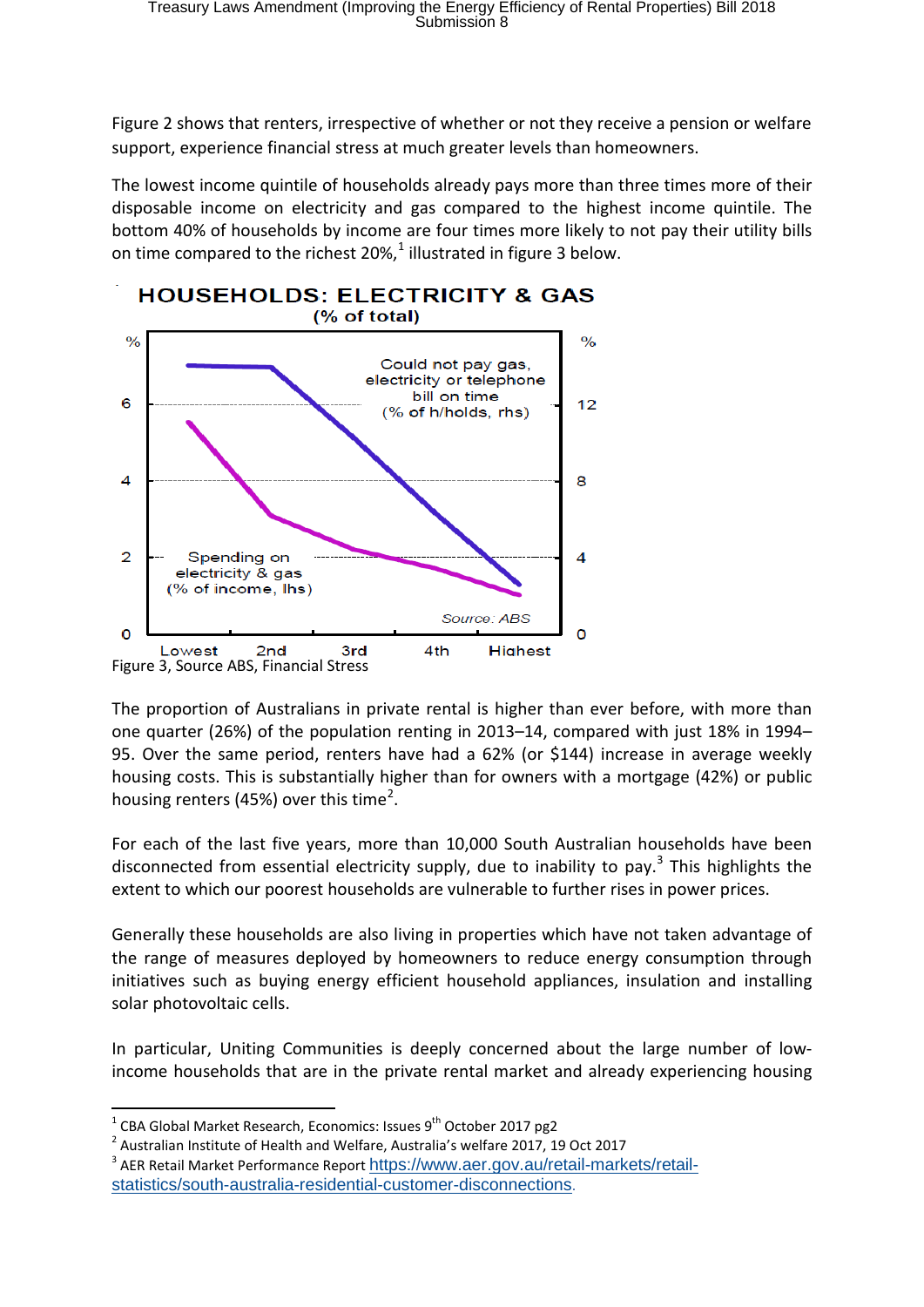stress (paying more than 30% of their income on rent) or worse still, housing crisis (> 50% of income on housing). 10.2% of all renters in South Australia are experiencing housing stress<sup>[4](#page-4-0)</sup>. These figures are not surprising given that 31.2% of private renters in South Australia ([5](#page-4-1)7,912 households) are on a low income (below \$34,000pa)<sup>5</sup>. These households are particularly vulnerable to rising power costs given their diminishing disposable income after having met their housing costs.

One sensible response for households to reduce energy costs is to install solar PV and to improve the energy efficiency of their home.

An effective strategy to assist low income renters to reduce their energy bills is to assist them to gain access to the benefits of solar energy. South Australia has the highest level of solar penetration, 32.8% of households as of June 2017, against the national rate of 23.2%.<sup>[6](#page-4-2)</sup> However, less than 4% of renters benefit from having access to solar PV to reduce their energy bills, as shown in figure 4 below.



Proportion Of Households With Solar Panels, by tenure type, 2012 to 2015-16

Figure 4. Source. ABS Survey of Income and Housing, 2015–16, ABS Household Energy Consumption Survey, 2012

We also recognise that a range of other energy efficiency measures are possible and desirable, but all fall into the "split incentive" dilemma.

<span id="page-4-0"></span> $4$  CBA Global Market Research, Economics: Issues  $9<sup>th</sup>$  October 2017 pg2

<span id="page-4-1"></span><sup>5</sup> <http://www.abs.gov.au/websitedbs/D3310114.nsf/Home/2016%20search%20by%20geography>

<span id="page-4-2"></span><sup>6</sup> <https://www.pv-magazine.com/2017/07/06/one-quarter-of-australian-homes-now-have-solar/> June 2017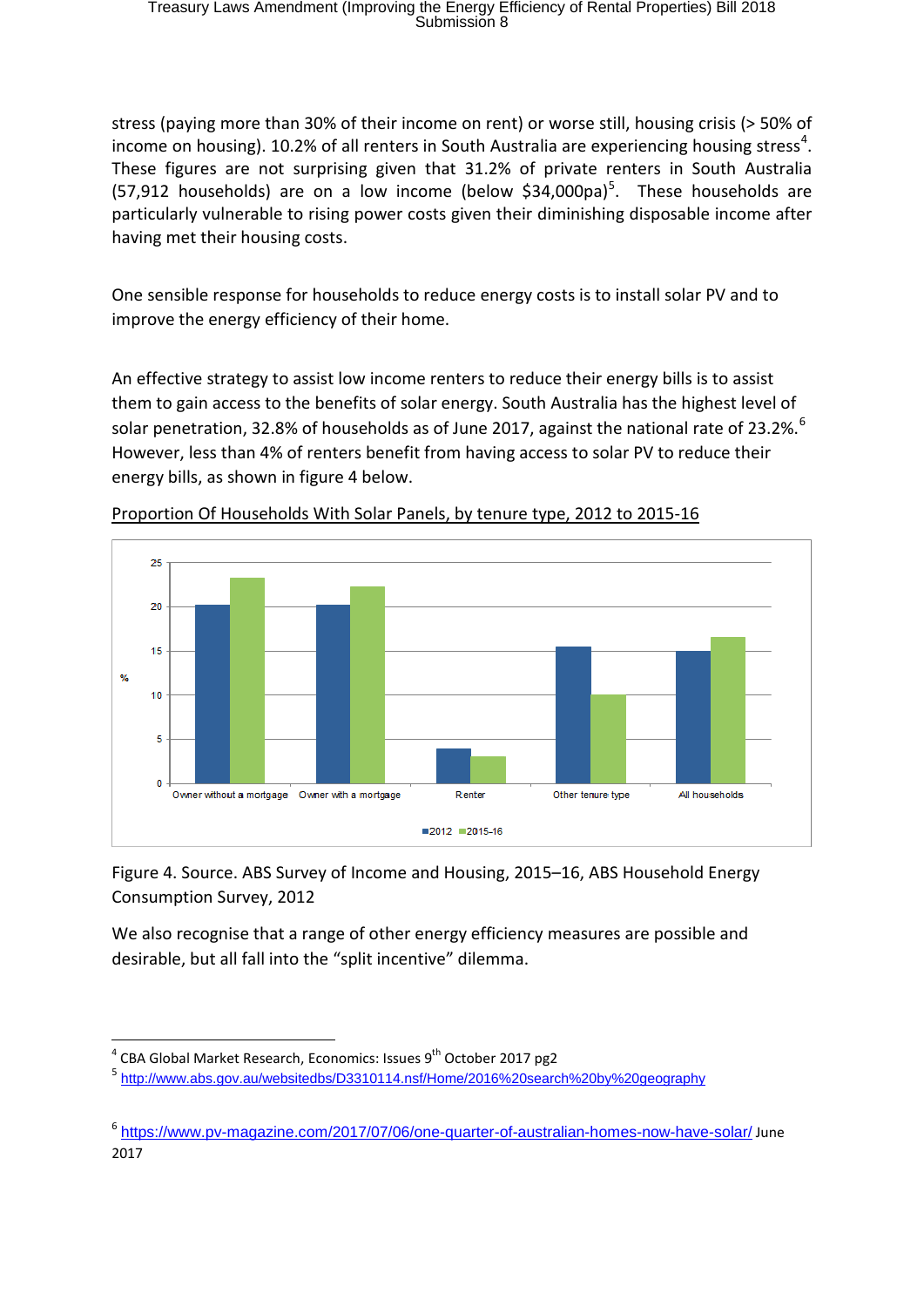A "split incentive" means that there is no opportunity for energy cost reducing responses to be undertaken by lower income renters: while the renter derives the ongoing benefit of lower bills from PV and other energy efficiency measures, the landlord bears the upfront capital costs.

While the split incentive dilemma is widely understood, there has been very little tangible action to address the problem. We understand that all investment the landlord makes to a property can be depreciated through the tax system, normally, over about 10 years for energy efficiency investment. In talking to landlords however, we understand that they regard this time lag for recovery of investment to be a disincentive to invest in energy efficiency, or other improvement measures.

Landlords are looking for some incentive to invest, for example; a subsidy - as Uniting Communities has proposed to the SA Government to encourage investment in rooftop PV for renters. Accelerated depreciation and more generous tax arrangements are other options to incentivise beneficial investment. This Bill focuses on improving taxation arrangements as an incentive for landlords to invest to the benefit of tenants and to add value to their property.

#### **The Bill**

In his introduction of the Bill, Sen Storer said:

"The Bill is not a silver bullet that would make all of those buildings energy efficient, but instead aims to be a reasonably narrow and balanced policy that moves the tax goalposts in a fairer and more sustainable direction. In short, the Bill seeks to:

a) Reduce energy bills, improve comfort and improve health outcomes of low income people who rent; and b) Demonstrate the benefits of energy efficiency to lay the groundwork for more ambitious policies to be developed. The Bill is timely, aims to help those most vulnerable to energy poverty (especially the elderly), and strengthens current energy efficiency schemes. The Bill is based on reliable evidence and broad stakeholder support, and it is my hope that the Senate will join together in supporting broader discussion on the merits of energy efficiency."

Uniting Communities supports these comments, recognising that the Bill is not "the solution" but contributes to improved energy efficiency and hence energy bill reduction for renters. We support the objectives of the Bill, which is to reduce energy bills and improve comfort and health outcomes, particularly for low income renters.

We also observe that improving energy efficiency of housing has been undervalued as a policy objective in Australia.

Having presented a case study that Uniting Communities presented to the ACCC enquiry, Sen Storer followed up with these comments to the Parliament:

"Existing concessions, including emergency energy payments and energy supplements, are well intentioned and positive. Ultimately, however, supplements are band-aid solutions to our energy affordability problem. Current approaches to fixing the energy performance of our building stock focus on improving the standards of new buildings. Whilst commendable, we should not forget that only 2% of Australia's building stock is replaced each year, and many low income people rent old buildings. So, retrofitting is still critically important. However, ensuring that retrofitting existing building stock has positive results can be a difficult exercise, especially for renters. Holistic performance assessment is important in order to take into account complexity in built environment, climate context, usage and comfort.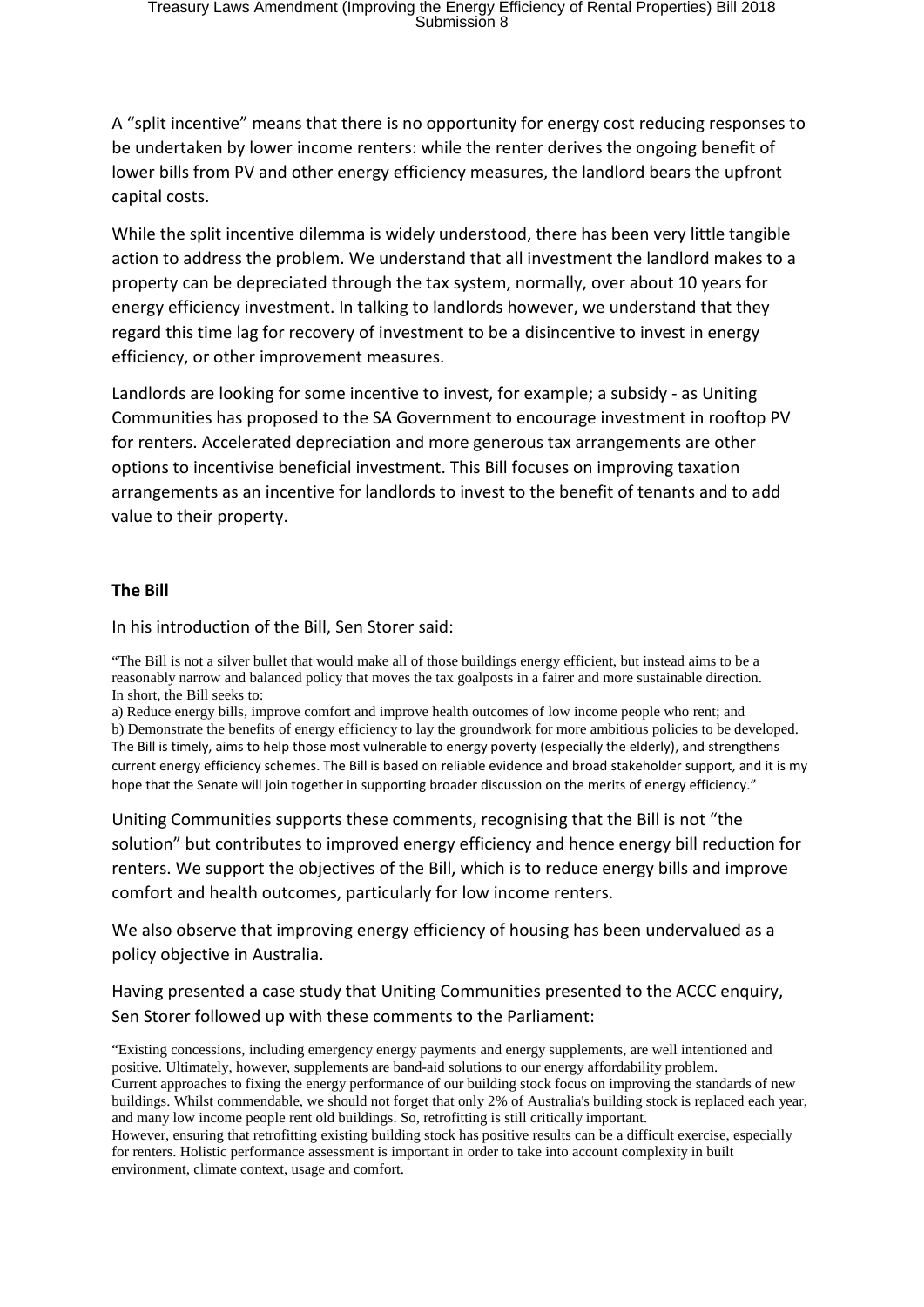### Treasury Laws Amendment (Improving the Energy Efficiency of Rental Properties) Bill 2018 Submission 8

Fortunately, there are many successful examples that we could emulate. We already have a few federal, state and territory energy efficiency schemes, which this policy would complement. Most of those policies directly target occupiers of those properties, whereas the policy lever we are pulling in the Bill is to target landlords. There are also other examples of successful energy efficiency policies from outside Australia. For example, the US 'weatherization assistance programmes' have been highly positive, retrofitting low income properties with energy efficiency upgrades; the UK, through the 'Landlord's Energy Saving Allowance' (LESA), and New Zealand, through the 'Warm-Up New Zealand: Heat Smart programme'.

The economic case for energy efficiency is also clear. Cost-benefit analysis of the New Zealand programme, for example, found that net benefits of their energy efficiency measures were evaluated to be *4.8 times resource costs*. Broader hopes"

Again, Uniting Communities supports these observations, in particular the references to energy efficiency support programs that are offered in various overseas jurisdictions. These examples serve to highlight the practicality as well as the desirability of the legislation proposed by this Bill, and effectiveness in other countries.

#### **Improvements to the Bill**

#### Maximum leasing requirement

The Bill proposes a \$300 per week maximum leasing requirement as a ceiling on eligibility for a landlord to gain the benefits of the Bill. We suggest that this ceiling is too low and that a single figure maximum fails to recognise the diversity of rental charges across Australia. We suggest that rather than the single price, \$300 per week maximum leasing requirement being enshrined in the legislation, that a ceiling is set against the distribution of rental prices for capital city and rest of state for each Australian jurisdiction. While we have not undertaken the calculations, we suggest a benchmark of something like the  $40<sup>th</sup>$  percentile in the relevant distributions may will be a workable benchmark. Alternatively an eligibility ceiling could be set at a property value, as assessed by jurisdictional Valuer Generals.

#### Appliance replacement

For appliance replacement, we suggest that a three star rating is generally unsuitable as a rating for appliances. Our proposal is that a short schedule of appliances be developed, by the Commonwealth Department, with relevant contemporary energy efficiency star ratings applied as benchmarks for the various appliance categories.

#### Implementation of the Bill

We suggest that some targeted information, focusing on landlords and landlord associations would be an important part of implementing the scheme.

#### **Interplay with other processes**

Uniting Communities is acutely aware that this Bill has been proposed at a time when a number of other processes are in train, seeking to reduce energy costs for households and business. The ACCC recommendations that are currently being considered by the Australian Government constitute a substantial opportunity for reform. While there is also a range of rule changes being considered by the AEMC, State and Territory Governments are also considering jurisdictional level measures to reduce energy costs and a range of significant network revenue processes are under consideration by the AER. The Commonwealth